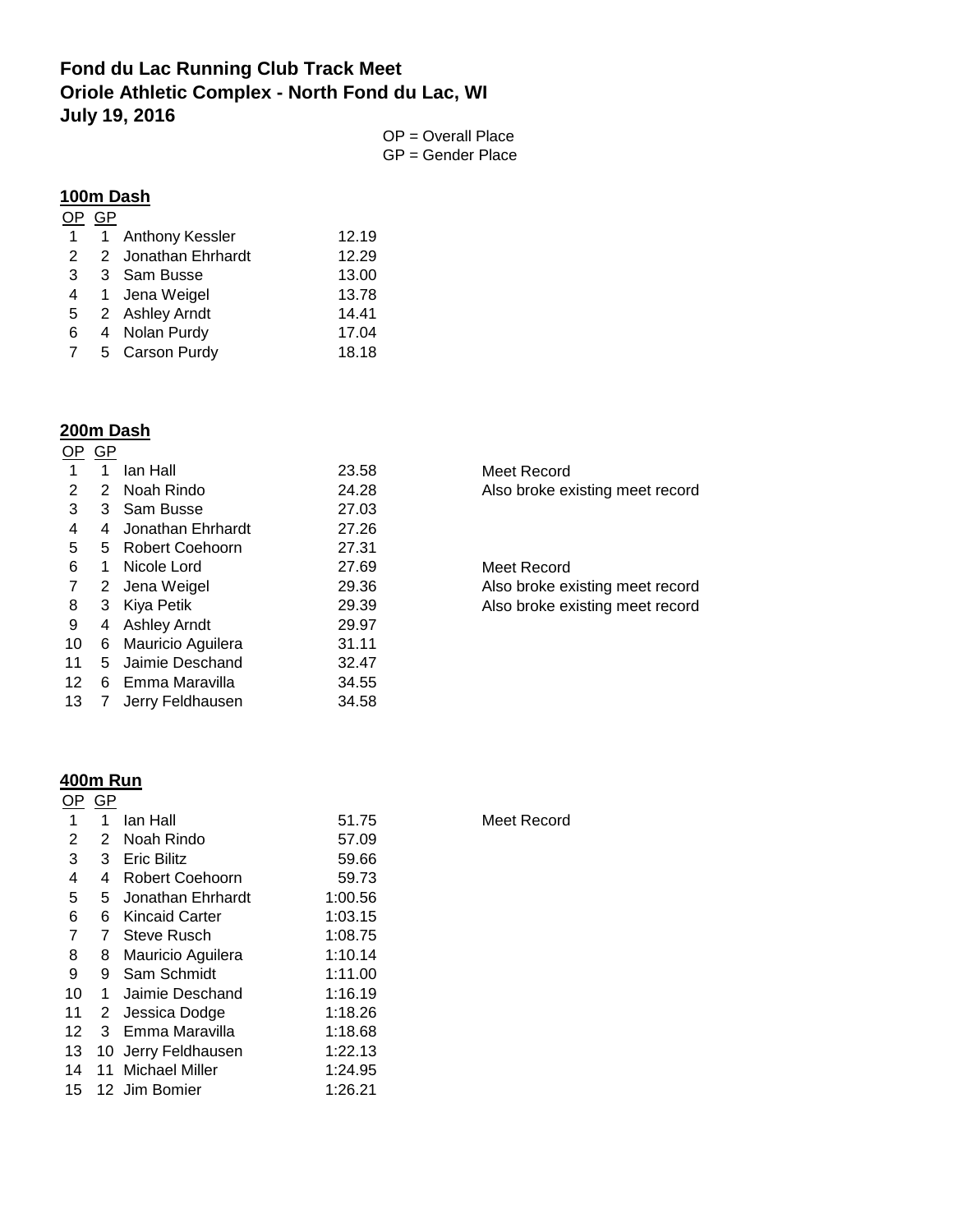## **800m Run**

|    |   | <b>Eric Bilitz</b>     | 2:16.11 |
|----|---|------------------------|---------|
| 2  | 2 | Shane Smith            | 2:29.24 |
| 3  | 3 | <b>Isaac Shannon</b>   | 2:33.88 |
| 4  | 4 | <b>Anthony Kessler</b> | 2:41.20 |
| 5  | 5 | Jonathan Ehrhardt      | 2:50.23 |
| 6  | 6 | Steve Rusch            | 2:53.72 |
| 7  | 1 | <b>Madison Hughes</b>  | 2:54.83 |
| 8  |   | <b>Michael Miller</b>  | 2:59.12 |
| 9  | 8 | Mauricio Aguilera      | 3:02.07 |
| 10 | 2 | Jessica Dodge          | 3:15.70 |
| 11 | 3 | Liz Ziegler            | 3:18.61 |
| 12 | 4 | Melissa Schmidt        | 3:24.19 |

### **1600m Run**

| OP.            | GP           |                       |         |
|----------------|--------------|-----------------------|---------|
| 1              | 1            | Eric Bilitz           | 4:47.66 |
| $\overline{2}$ | 2            | Shane Smith           | 4:57.57 |
| 3              | 3            | Mike Purdy            | 5:11.30 |
| 4              | 4            | Noah Rindo            | 5:18.96 |
| 5              | 5.           | Isaac Shannon         | 5:33.84 |
| 6              | 6            | Serb Land             | 5:34.10 |
| 7              | 7            | Will Koepp            | 5:44.23 |
| 8              | 1            | <b>Katie Gellings</b> | 5:52.48 |
| 9              | 8            | Rob Busse             | 5:53.33 |
| 10             | $\mathbf{2}$ | <b>Madison Hughes</b> | 6:10.43 |
| 11             | 3            | Liz Ziegler           | 6:12.15 |
| 12             | 9            | Michael Miller        | 6:13.88 |
| 13             | 4            | Morgan Krupp          | 6:34.19 |
| 14             | 5            | Claire Koepp          | 6:43.41 |
| 15             | 10           | Steve Rusch           | 6:47.07 |
| 16             | 6            | Jenna Rindo           | 6:48.86 |
| 17             | 11           | Clyde Moser           | 7:03.08 |

| 1. | 1 Sam Busse        | 12:14.56 |
|----|--------------------|----------|
|    | 2 1 Katie Gellings | 12:30.60 |
|    | 3 2 Will Koepp     | 12:48.45 |
|    | 4 3 Rob Busse      | 12:51.30 |
| 5  | 4 Michael Miller   | 13:49.10 |
| 6  | 5 Clyde Moser      | 15:30.33 |
|    |                    |          |